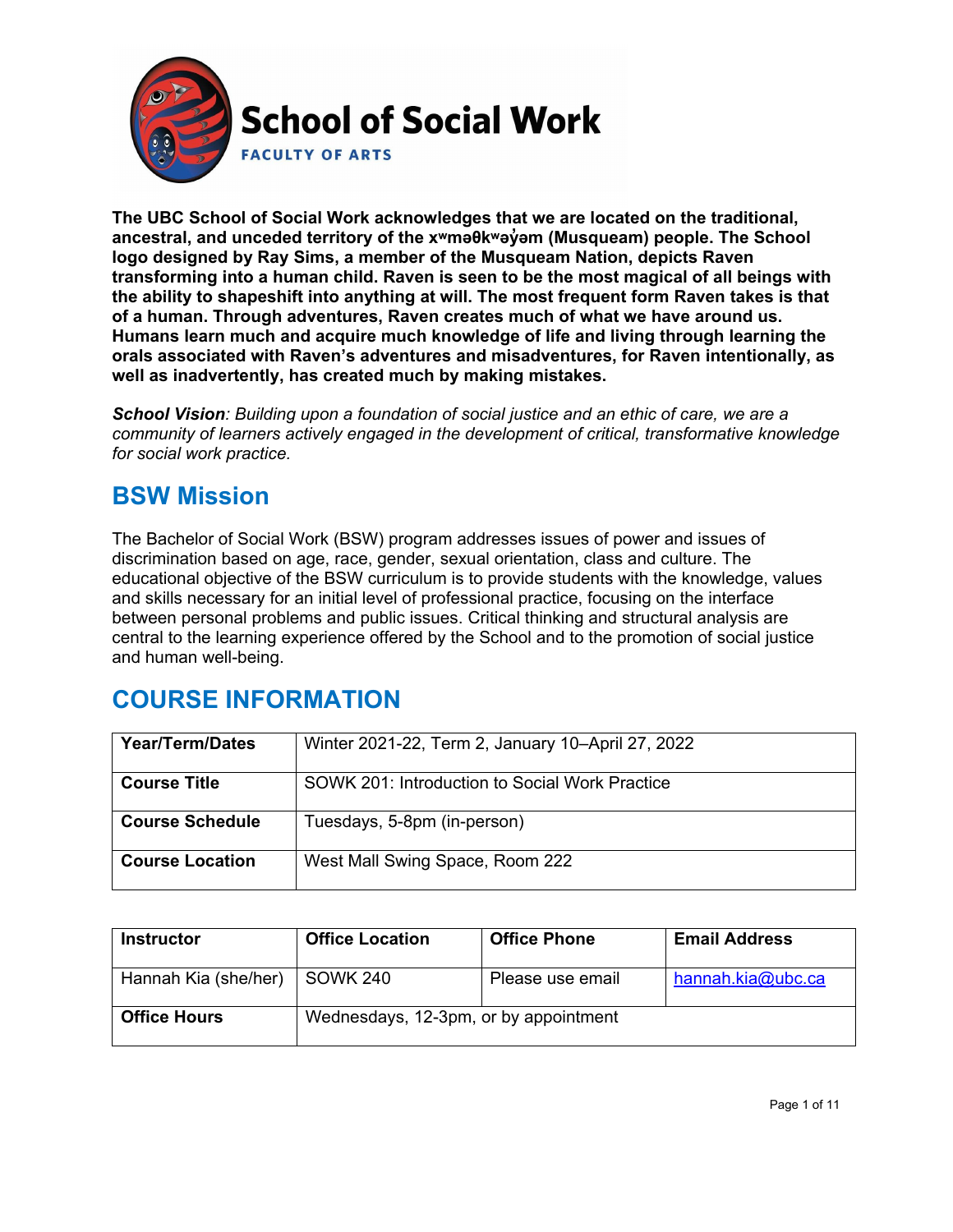| <b>Teaching Assistant</b> | <b>Office Location</b> | <b>Email Address</b> |
|---------------------------|------------------------|----------------------|
| Nancy Lin                 | <b>SOWK 215</b>        | nancy.lin@ubc.ca     |
| <b>Office Hours</b>       | By appointment         |                      |

### **Prerequisite and/or Corequisite**

Students must complete SOWK 200 prior to enrolling in SOWK 201.

# **Course Description**

This course introduces the field of social work. The knowledge, skills, values and ethics of social work practice are reviewed. Diverse forms of social work practice are introduced, and various perspectives for understanding the context of individual and social problems are presented.

As an important aspect of the developing a professional identity is an understanding of the social and environmental factors that contribute to personal development, a key component of the course will be on developing greater self-awareness. Students will be required through reflective questions to examine what they bring to these relationships in terms of values, attitudes, beliefs and lived experiences.

# **Course Structure and Learning Activities**

The class will meet **in-person** once per week for three hours on Tuesday evenings (5-8pm) between January 11 and April 5, 2022. Each session will typically include (1) a lecture, or a series of mini lectures, (2) opportunities for self-reflection, and (3) small and large group discussion.

The lecture portion of each class will be recorded and be available for later viewing. Students are strongly encouraged to attend class in order to maximally benefit from the course.

# **Learning Outcomes**

After completing this course, learners will be able to:

- Analyze how context and environment shape people's lives and behaviours;
- Self-reflect on personal development in emotional, cognitive, behavioural, and social domains
- Understand people in their environments and how ecological contexts, including personal, social, and societal factors, shape people's lives
- Develop an understanding of how social work assists people in managing their daily lives and experiences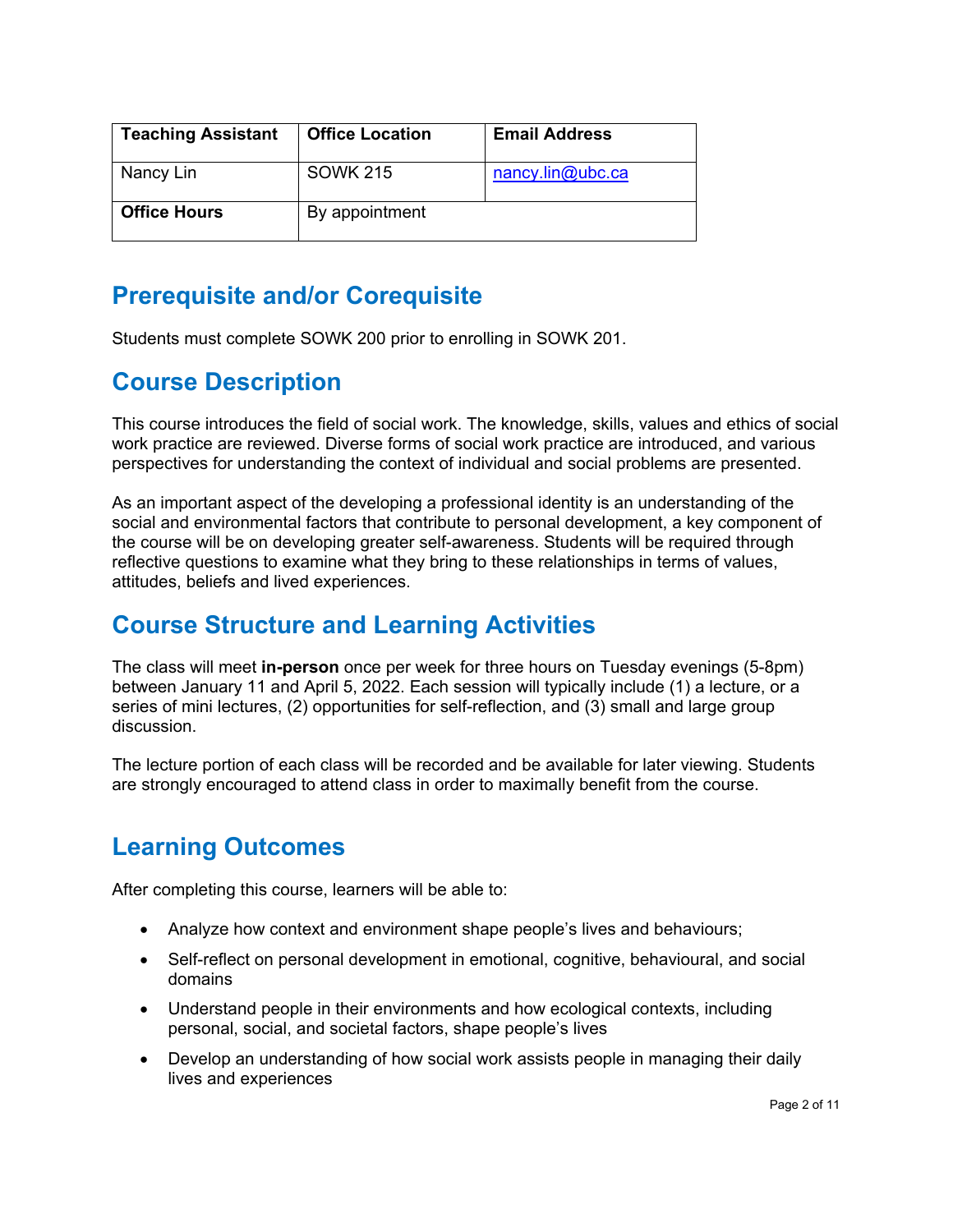- Understand the history and philosophy of social work and theories that guide social work practice
- Understand and begin to critically articulate and challenge the role of colonial and other oppressive social structures in influencing the context of contemporary social work
- Report on the ethical and practice standards that guide the practice of social work
- Demonstrate awareness of various roles of social workers
- Critically analyze the social structures in Canadian society and how they influence people through marginalization, oppression and privilege

# **Required Textbook(s) and Learning Materials**

Ives, N., Denov, M. & Sussman, T. (2020). *Introduction to social work in Canada: Histories, contexts, and practices* (Second Edition). Oxford University Press.

The book will be made available for sale at the UBC Bookstore. Alternately, students can purchase a 180-day rental of the e-book at [www.vitalsource.com/en-ca/](http://www.vitalsource.com/en-ca/) for \$49.98 CDN. The book will also be available in the Reserve Room at the UBC Koerner Library.

Additional readings will be made available as PDF files on Canvas.

### **Course Schedule**

| <b>Session 1:</b> | January 11, 2022                                                                                                                                                                                                                                 |  |
|-------------------|--------------------------------------------------------------------------------------------------------------------------------------------------------------------------------------------------------------------------------------------------|--|
| Topic:            | Introduction: Foundations and history (ies) of social work                                                                                                                                                                                       |  |
| <b>Readings:</b>  | <u>Textbook reading:</u><br>Chapter 1<br>Canvas reading:<br>Blackstock, C. (2009). The occasional evil of angels: Learning from the<br>experiences of Aboriginal peoples and social work. First Peoples Child<br>and Family Review, 4(1), 28-37. |  |
| <b>Session 2:</b> | January 18, 2022                                                                                                                                                                                                                                 |  |
| Topic:            | Power, privilege, and anti-oppression                                                                                                                                                                                                            |  |
| <b>Readings:</b>  | Canvas readings:<br>Pages 28, 38-78, and 145-164 in Sensoy, Ö. & DiAngelo, R. (2012). Is<br>everyone really equal? An introduction to key concepts in social justice<br>education. Teachers College Press.                                       |  |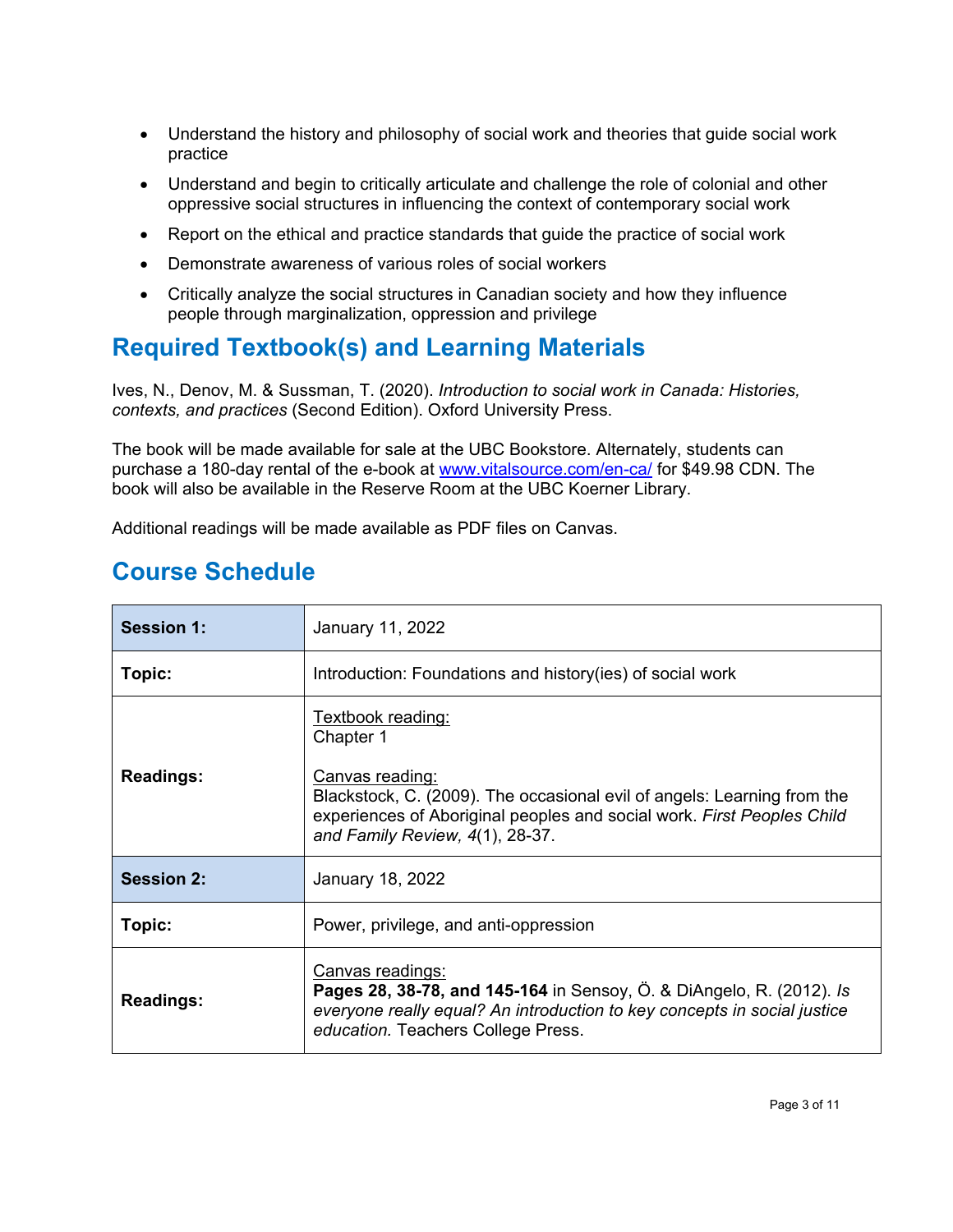| <b>Session 3:</b> | January 25, 2022                                                                                            |
|-------------------|-------------------------------------------------------------------------------------------------------------|
| Topic:            | Theoretical and ethical foundations of social work practice                                                 |
| <b>Readings:</b>  | Textbook reading:<br>Chapters 2 and 3                                                                       |
| <b>Session 4:</b> | February 1, 2022                                                                                            |
| Topic:            | Social work practice with individuals and families                                                          |
| <b>Readings:</b>  | Textbook reading:<br>Chapter 4                                                                              |
| <b>Session 5:</b> | February 8, 2022                                                                                            |
| Topic:            | Social work practice with groups and communities                                                            |
| <b>Readings:</b>  | Textbook reading:<br>Chapter 5                                                                              |
| <b>Session 6:</b> | February 15, 2022                                                                                           |
| Topic:            | Social work practice with older adults                                                                      |
| <b>Readings:</b>  | Textbook reading:<br>Chapter 12                                                                             |
|                   | February 22, 2022: READING WEEK (NO CLASS)                                                                  |
| <b>Session 7:</b> | March 1, 2022                                                                                               |
| Topic:            | Child welfare and social work practice with younger people<br>Guest lecturer: Michelle O'Kane               |
| <b>Readings:</b>  | Textbook reading:<br>Chapter 7                                                                              |
| <b>Session 8:</b> | March 8, 2022                                                                                               |
| <b>Topics:</b>    | Social work practice in healthcare settings and in the context of (dis)ability<br>Guest lecturer: Nancy Lin |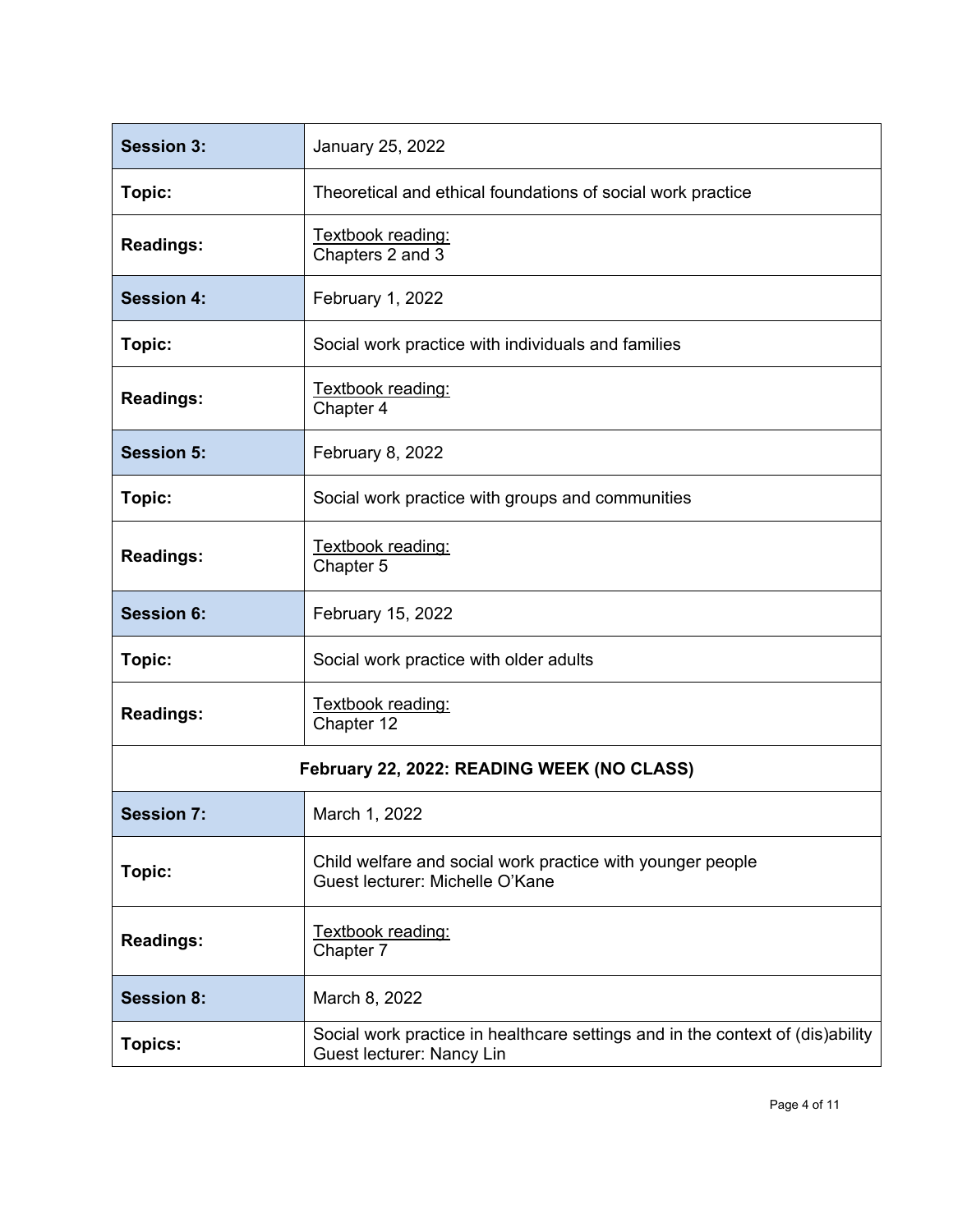|                    | Textbook reading:<br>Chapter 6 and 11                                                                                                                                                                                                                                          |
|--------------------|--------------------------------------------------------------------------------------------------------------------------------------------------------------------------------------------------------------------------------------------------------------------------------|
| <b>Session 9:</b>  | March 15, 2022                                                                                                                                                                                                                                                                 |
| Topic:             | Social work practice with immigrants and refugees                                                                                                                                                                                                                              |
| <b>Readings:</b>   | Textbook reading:<br>Chapter 9                                                                                                                                                                                                                                                 |
| <b>Session 10:</b> | March 22, 2022                                                                                                                                                                                                                                                                 |
| Topic:             | Social work practice with Indigenous peoples and communities<br><b>Guest lecturer: Michelle Cameron</b>                                                                                                                                                                        |
| <b>Readings:</b>   | <b>Canvas reading:</b><br>Fast, E. & Montgomery, H.M. (2016). Social work and Indigenous<br>peoples: Social justice and self-determination. In S. Hick & J. Stokes<br>(Eds.), Social work in Canada: An introduction (pp. 272-305). Thompson<br><b>Educational Publishing.</b> |
| <b>Session 11:</b> | March 29, 2022                                                                                                                                                                                                                                                                 |
| Topic:             | Feminisms and social work practice<br>Social work practice with gender and sexual minorities                                                                                                                                                                                   |
| <b>Readings:</b>   | Textbook reading:<br>Chapter 10<br><u>Canvas reading:</u><br>Hyde, C.A. (2013). Feminist social work practice. In Encyclopedia of<br>social work. Oxford University Press.<br>https://doi.org/10.1093/acrefore/9780199975839.013.151                                           |
| <b>Session 12:</b> | April 5, 2022                                                                                                                                                                                                                                                                  |
| Topic:             | Course review and exam preparation                                                                                                                                                                                                                                             |
| <b>Readings:</b>   | N/A                                                                                                                                                                                                                                                                            |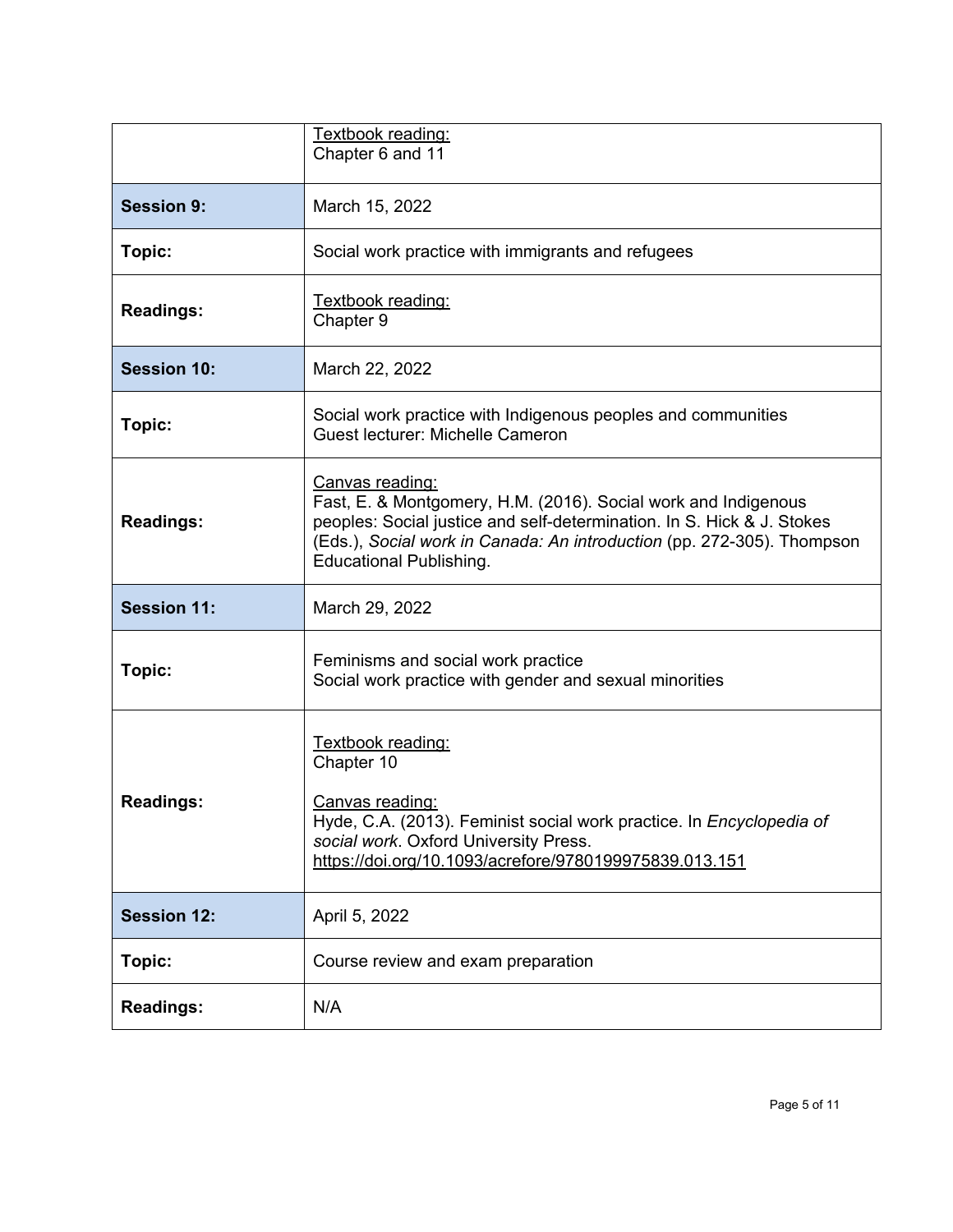# **Assignments**

#### **Midterm Take-Home Exam 25% DUE February 15, 2022 at 11:59pm**

At the end of class on February 8, students will be assigned a take-home midterm exam. The format of the exam will be five short answer questions, some or all based on case scenarios. Students will be asked to apply course content (including lecture material and readings) from sessions one through five to answer the short answer questions. No external references will be required.

Students will have one week to complete the midterm exam, and will need to limit each of their responses to 250 words. All submissions should be in .docx format. Any work submitted after February 15 at 11:59pm will automatically be assigned a grade of 'zero', and any content beyond the word limit of 250 will not be graded.

A grading rubric for both the midterm and final take-home exams will be shared on Canvas.

#### **Brief Reflexive Paper 10% DUE March 15, 2022 at 11:59pm**

Reflexivity and reflexive writing are critical skillsets for social work education and practice. This assignment is intended to provide students with the opportunity to begin developing skills in the area of reflexivity in order to prepare them for further studies in social work. Integration of quotes from the text are not permitted on this assignment; students are asked to paraphrase instead. Students will be asked to reflect on their learning in SOWK 201 in a short paper of 500 words by:

- Defining the purpose of social work practice, in their own words, drawing on lecture material and course readings (~50 words)
- Providing two specific examples of what a social worker does in practice, and how these activities relate to the purpose of social work (~100 words)
- Discussing theoretical perspectives and/or ethical values in social work that resonate with them and why – use of "I" language will be expected in this section of the paper (~100 words)
- Based on their emerging understanding of the social work profession, and aspects of the profession that resonate with them, evaluating the extent to which they may consider a career in social work – use of "I" language will be expected in this section of the paper (~250 words)
	- $\circ$  There is no "right" or "wrong" answer, but students will have to explain why the social work profession does or does not speak to them as a possible career

A rubric for this assignment will be shared on Canvas. References beyond lecture material and course readings will not be required. Content beyond the limit of 500 words (excluding the title page) will not be graded.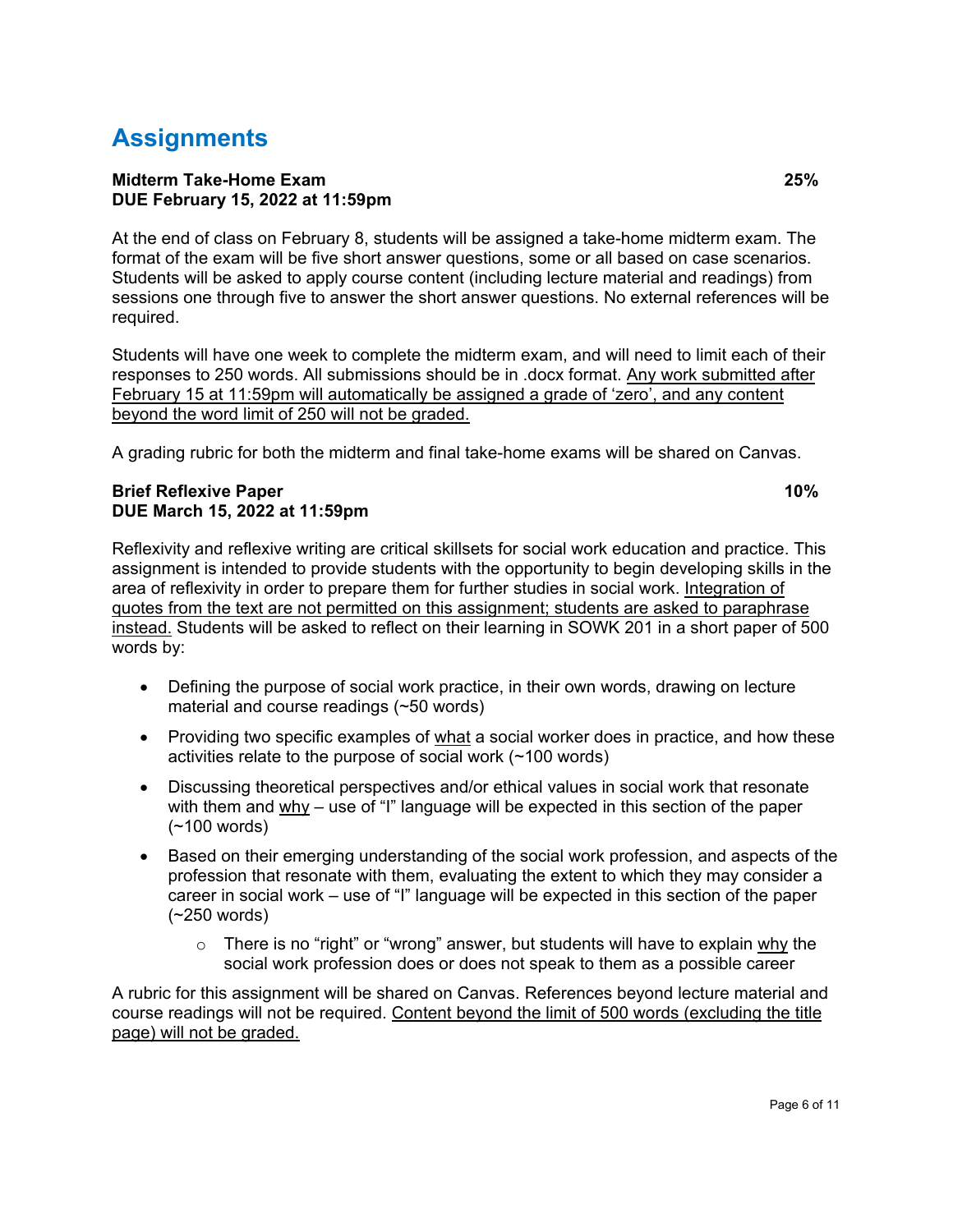### **Term Project 35% DUE March 29, 2022 at 11:59pm**

SOWK 201 students will be expected to complete a term project demonstrating their capacity to apply the knowledge, values, and skills covered throughout the term. The purpose of this assignment is for students to develop an understanding of social work practice by examining a social issue and analyzing an existing program that has been designed to address it. The social issue that students choose to examine may fall into any of the 'clusters' below:

- Mental health and/or substance use
- Poverty / homelessness / unemployment
- The social context of ageing and ageism for older adults
- Migration, newcomer issues, and racism
- The health and well-being of Indigenous peoples and communities
- Children, youth, and families, including child welfare
- LGBTQIA/2S+ health and equity
- Gender-based violence and other issues affecting women and gender minorities
- The issues and priorities of people living with disabilities

These clusters are broad, and the social problem you choose may fall into more than one. You should pick the cluster you believe is most relevant.

The assignment will involve regular discussions with classmates who are interested in the same research area and the organization of a visit to a community program to gather information. However, each student will submit an individual assignment. Students are highly encouraged to complete the UBC Library Skills Tutorial [\(https://guides.library.ubc.ca/library\\_tutorial\)](https://guides.library.ubc.ca/library_tutorial) if this is their first time searching for and citing academic sources such as journal articles. Students are also encouraged to review the following website for guidance on APA style: [https://owl.purdue.edu/owl/research\\_and\\_citation/apa\\_style/apa\\_style\\_introduction.html](https://owl.purdue.edu/owl/research_and_citation/apa_style/apa_style_introduction.html)

Your assignment should be set out in three parts:

#### **Part A** (up to 500 words)

Briefly discuss the nature and scope of the social issue. In this section, you will need to:

- Describe the social issue.
- Provide an overview of the nature and extent of this issue in the Greater Vancouver area and/or in BC, based on information found in **at least two reliable** sources.
- Outline how the discipline of social work addresses this social issue based on at least **two articles from** the social work and/or social science literature that apply theory/theories to the issue.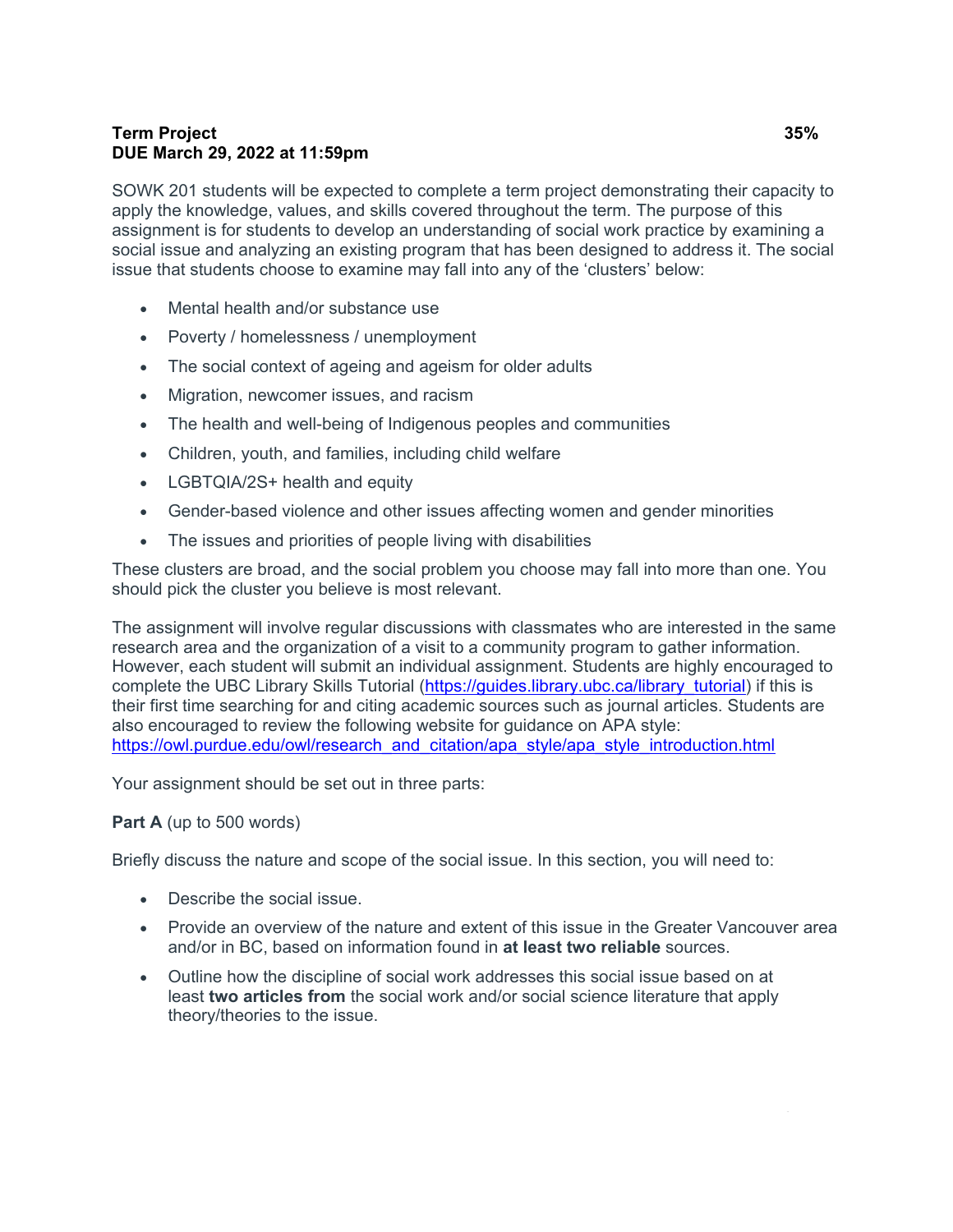#### **Part B** (up to 500 words)

Briefly identify and describe a local community agency that runs programs designed to address the social issue. Use websites and publicly available documents (e.g., annual reports or organization newsletters) to do your research. If it is possible to do so, students are encouraged to book a group visit (either virtual or in-person) with someone at the organization, but this is not required. In this section, you will need to:

- Describe of the organization (its history, aim, components, who it serves, how many people it serves [if this information is available], and how its services are accessed);
- Describe programs delivered at the organization and, if this information is available, the role of service providers (including social workers) in delivering the programs;
- Outline the approach (or approaches) used to deliver the organization's programs and explain why the organization might consider this approach to be beneficial in addressing the social issue. If you cannot find information on the approach (or approaches) used to deliver the organization's programs, use whatever details are available to you (for example, on the organization's website) to describe the approaches that you think are being used, explain what information you used to infer what approaches are used, and explain why you think the organization is relying on these approaches.

#### **Part C** (suggested guideline of 500 words)

Analyze the program through the lens of Social Work theoretical perspective/s you discussed in Part A, and/or the social work approaches discussed in class. This section is your opportunity to apply theory (Part A) to practice (Part B). You can do this in any way you wish. For example, if the program approach reflects a theory you outlined in Part A, how well does it adhere to this theory? Are there conflicts? What could be done to improve how theory is integrated? If the program is based on a different theoretical approach to that which you identified in the literature, what is your analysis of this alternative approach? Does the program use more than one theoretical approach or model and if so do you believe these are complementary or do they detract from each other?

**Total word count:** A maximum of 1,500 words (not including title page). Content beyond the 1,500 word limit will not be graded.

#### **Final Take-Home Exam 30% DUE April 12, 2022 at 11:59pm**

At the end of class on April 5, students will be assigned a take-home final exam. The format of the exam will be six short answer questions, some or all based on case scenarios. Students will be asked to apply course content (including lecture material and readings) from sessions one through twelve to answer the short answer questions. No external references will be required.

Students will have one week to complete the final exam, and will need to limit each of their responses to 250 words. All submissions should be in .docx format. Any work submitted after April 12 at 11:59pm will automatically be assigned a grade of 'zero', and any content beyond the word limit of 250 will not be graded.

A grading rubric for both the midterm and final take-home exams will be shared on Canvas.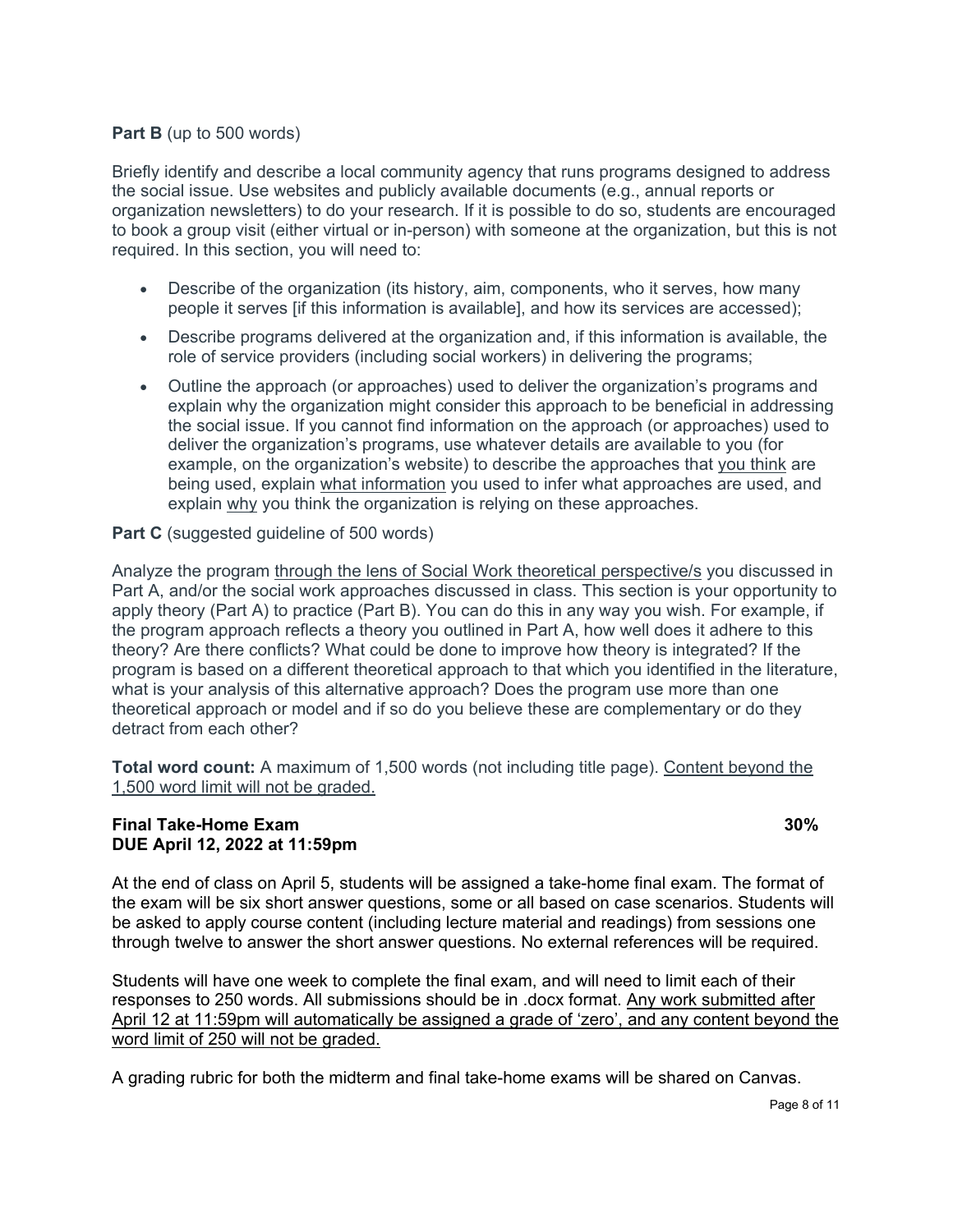# **Assignment Submission Process**

All assignments, including the take-home midterm and final exams, are to be submitted on Canvas.

**The take-home midterm and final exams will not be accepted after the submission deadline.** For other assignments, students in extenuating emergency situations must discuss any potential lateness with their instructor and be prepared to have written proof available to avoid deductions as outlined below.

Assignments other than the take-home midterm and final exams will incur deductions of 2.5 points per day that they are late. For example, if you receive 9/10 on your reflection paper, but submit the assignment one day late, your mark will be 6.5/10.

# **SCHOOL/COURSE POLICIES**

### **UBC COVID-19 Protocols for in-class learning**

**COVID-19 Safety:** You are required to wear a non-medical mask during our class meetings, for your own protection and the safety and comfort of everyone else in the class. For our in-person meetings in this class, it is important that all of us feel as comfortable as possible engaging in class activities while sharing an indoor space. Non-medical masks that cover our noses and mouths are a primary tool for combating the spread of COVID-19. Further, according to the provincial mandate, masks are required in all indoor public spaces including lobbies, hallways, stairwells, elevators, classrooms and labs. There may be students who have medical accommodations for not wearing a mask. Please maintain a respectful environment.

#### **If you are sick, it is important that you stay home.**

#### **If you miss class because of illness:**

- Except for sessions involving guest lecturers, lecture components of each session will be recorded, but group discussions and other interactive activities will not. You are encouraged to find a "buddy" in class who can update you on any discussion you might have missed.
- Be sure to consult the class resources on Canvas.
- If you are concerned that you will miss a key activity due to illness, contact the instructor to discuss.

**If I (the instructor) am feeling ill:** If I am unwell, I will not come to class. I will make every reasonable attempt to communicate plans for class as soon as possible by email. Our classroom will still be available for you to sit in and attend an online session. In this instance:

• If I am well enough to teach, but am taking precautions to avoid infecting others, we may hold the class online. If this happens, you will receive an email informing you how to join the class.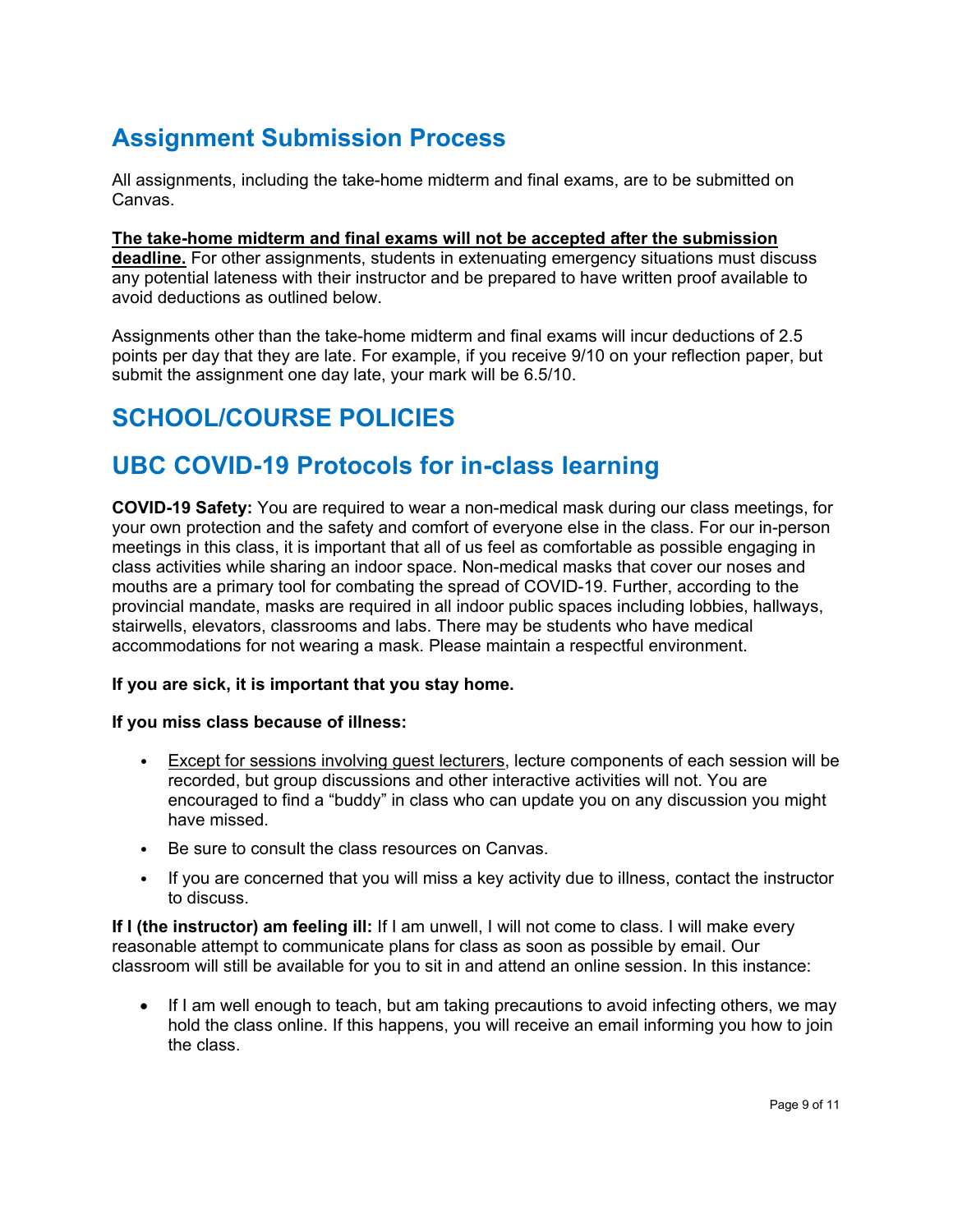• If I am not well enough to teach I may ask you to do an activity or read something in place of class time

### **Attendance**

The attendance policy is in the student handbook on page 8. You can find the student handbook on the Advising page of our website:<https://socialwork.ubc.ca/undergraduate/advising/>

The School considers class attendance to be an essential component of integrated learning in professional social work education. Therefore, regular attendance is required in all social work courses. Instructors may count repeated late arrivals or early departures as an absence, and a meeting should be setup to discuss this with the student. If students miss three or more classes, they may be considered to have not met the requirements of the course. If students have valid reasons, they could be withdrawn from the course with the approval of the instructor – otherwise, they would fail the course.

Other school policies can be accessed through the School of Social Work student handbook.

### **Learning Resources**

UBC Learning Commons has a variety of tools and information such as; borrowing equipment, academic integrity **(APA Citation Guide),** writing support, skills for class, skills for life and academic support to assist students in their learning.<https://learningcommons.ubc.ca/>

# **University Policies**

**Support:** UBC provides resources to support student learning and to maintain healthy lifestyles but recognizes that sometimes crises arise and so there are additional resources to access including those for survivors of sexual violence. UBC values respect for the person and ideas of all members of the academic community. Harassment and discrimination are not tolerated nor is suppression of academic freedom. UBC provides appropriate accommodation for students with disabilities and for religious observances. UBC values academic honesty and students are expected to acknowledge the ideas generated by others and to uphold the highest academic standards in all of their actions.

Details of the policies and how to access support are available at: <https://senate.ubc.ca/policies-resources-support-student-success>

# **Learning Analytics**

Learning analytics includes the collection and analysis of data about learners to improve teaching and learning. No learning analytics are being used in this course.

# **Copyright**

All materials of this course (course handouts, lecture slides, assessments, course readings, etc.) are the intellectual property of the Course Instructor or licensed to be used in this course by the copyright owner. Redistribution of these materials by any means without permission of